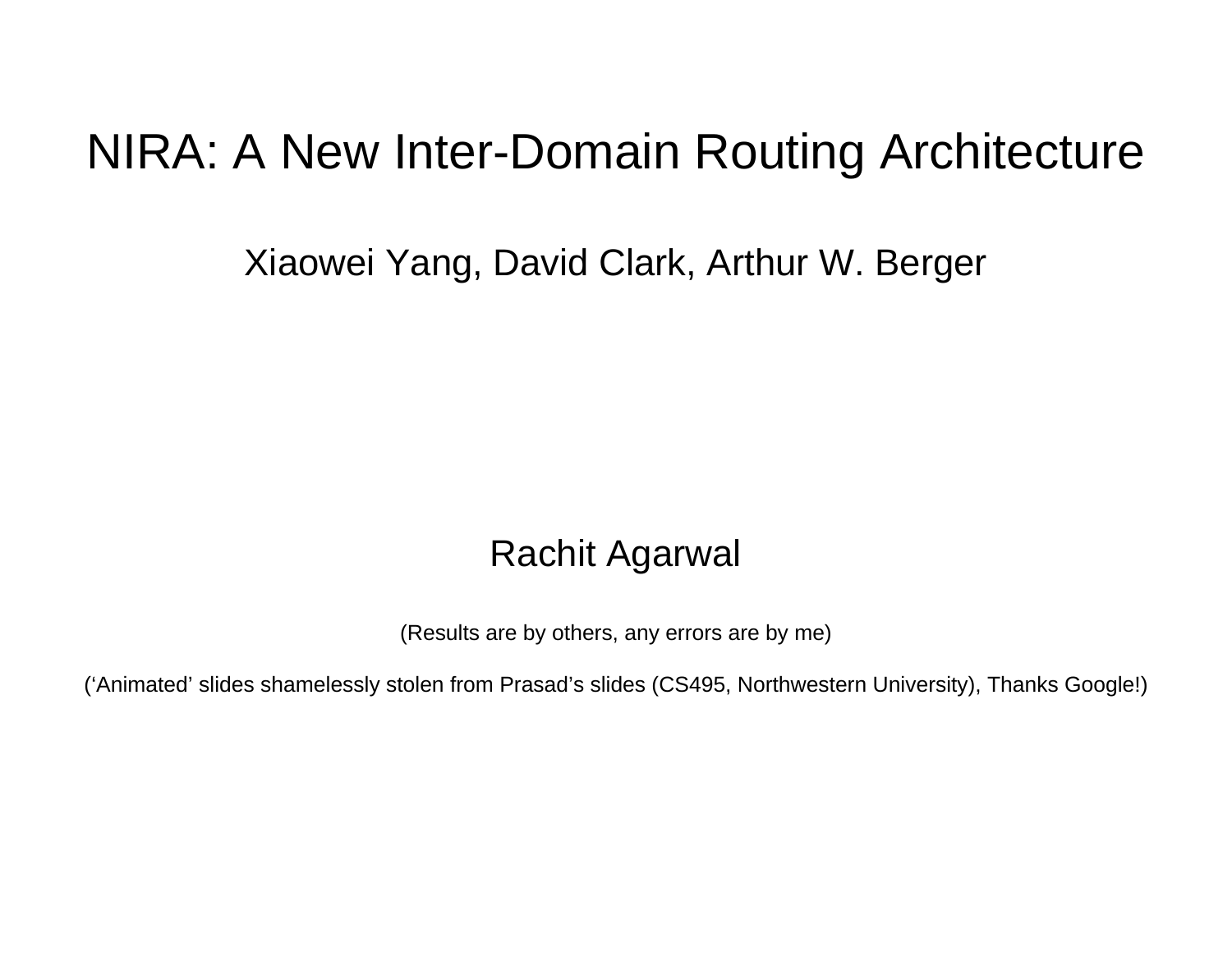# What this paper talks about!

- Routing at domain level
	- Giving more control to the user over the route
		- Fosters competition among ISPs
		- Routes chosen by BGP not the most efficient
		- Only users know whether a path suits his/her application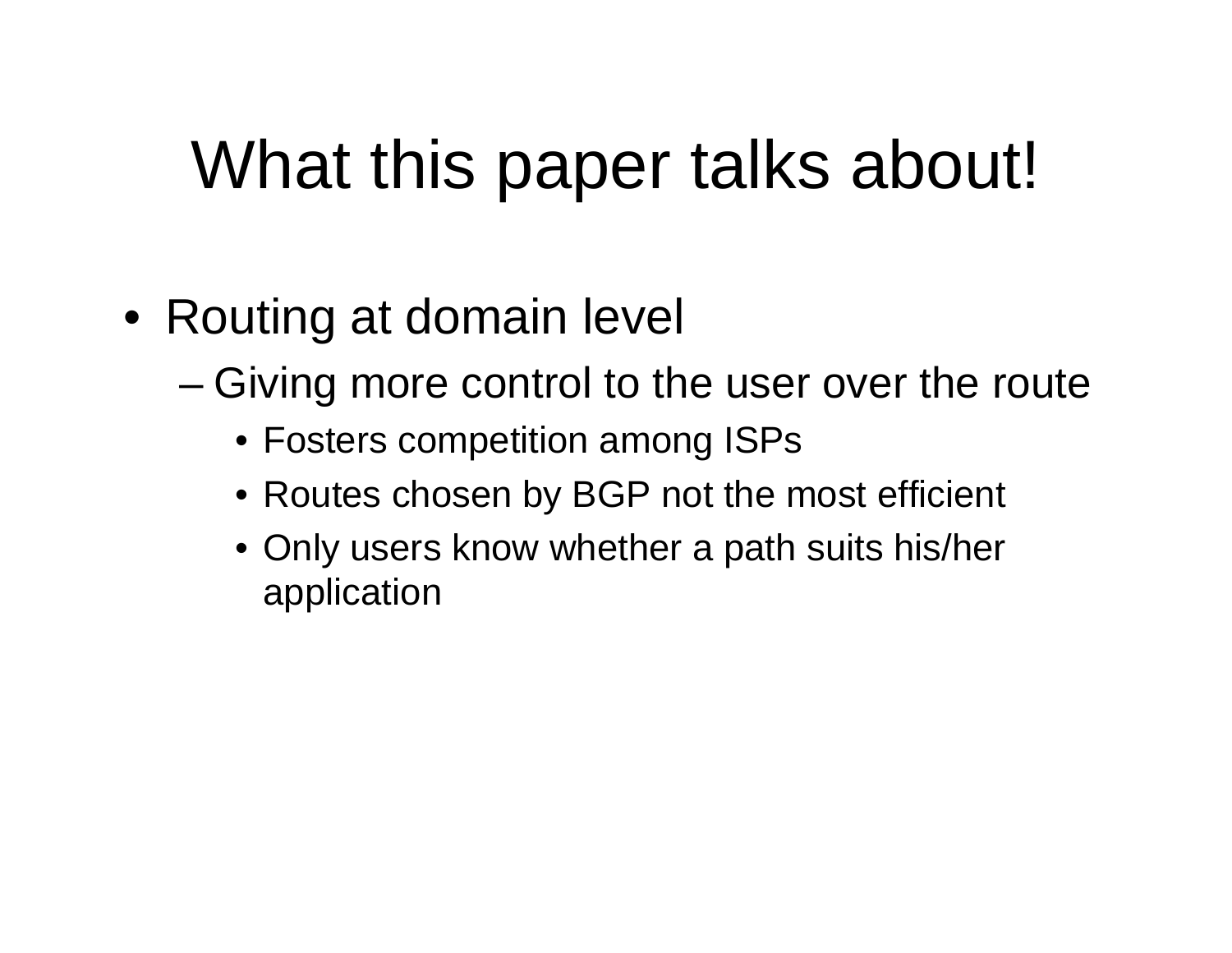# What this paper talks about!

- Claims to answer the questions:
	- Supporting user choice
	- provider compensation
	- scalable route discovery
	- efficient route representation
	- fast route fail-over
	- security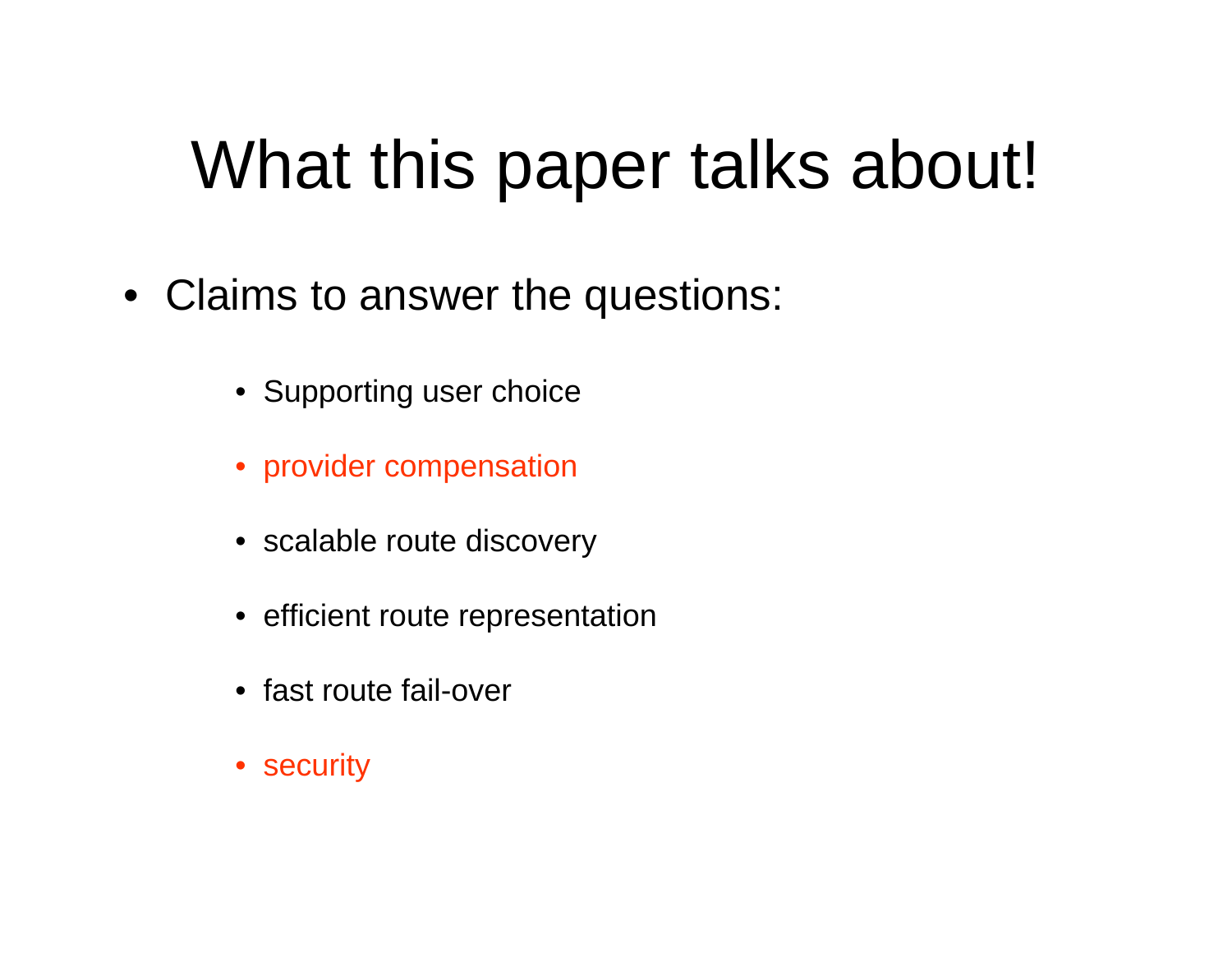## What this paper does not talk about!

- Acknowledged Issues:
	- Autonomy Issues (why would an ISP allow that?)
	- –Potential performance problems
- Issues not acknowledged:
	- Where is "design for tussle"? (stronger users means stronger attacks?)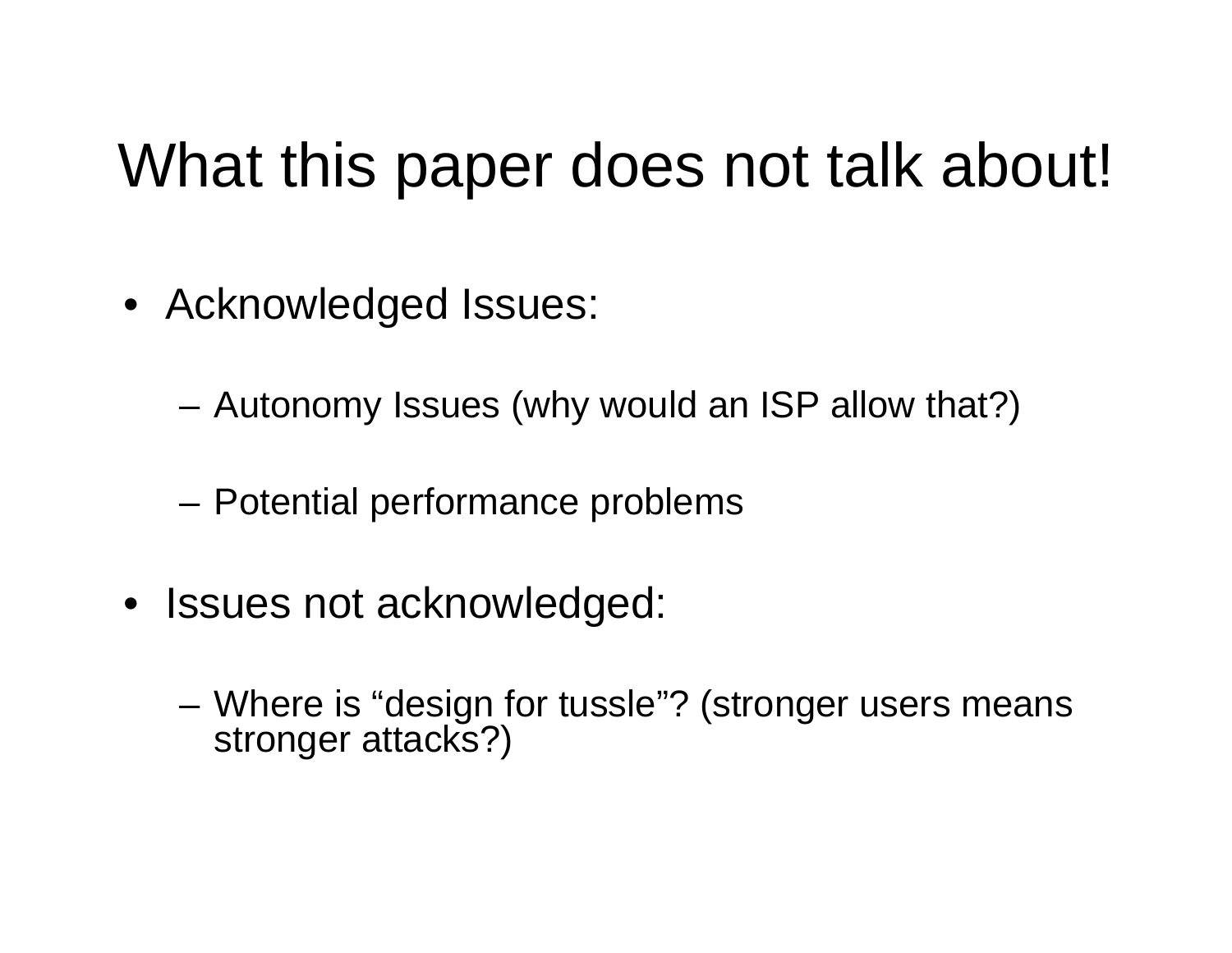### NIRA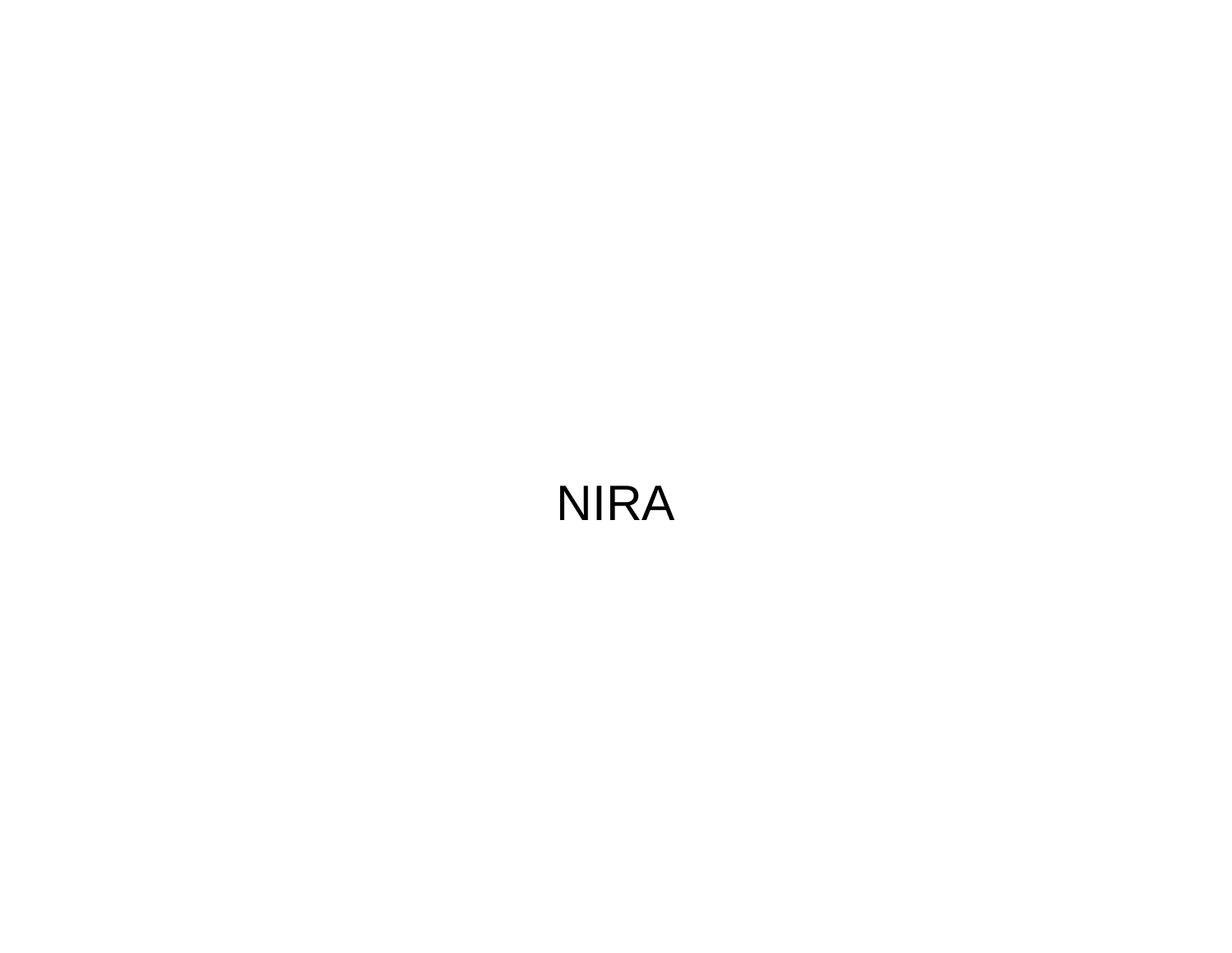# Core

- tier-I ISPs: ISPs that have no providers
- Core: Region where tier-I ISPs interconnect
- Up-graph (of an user): network of user's providers, provider's providers (and peers) until the core is reached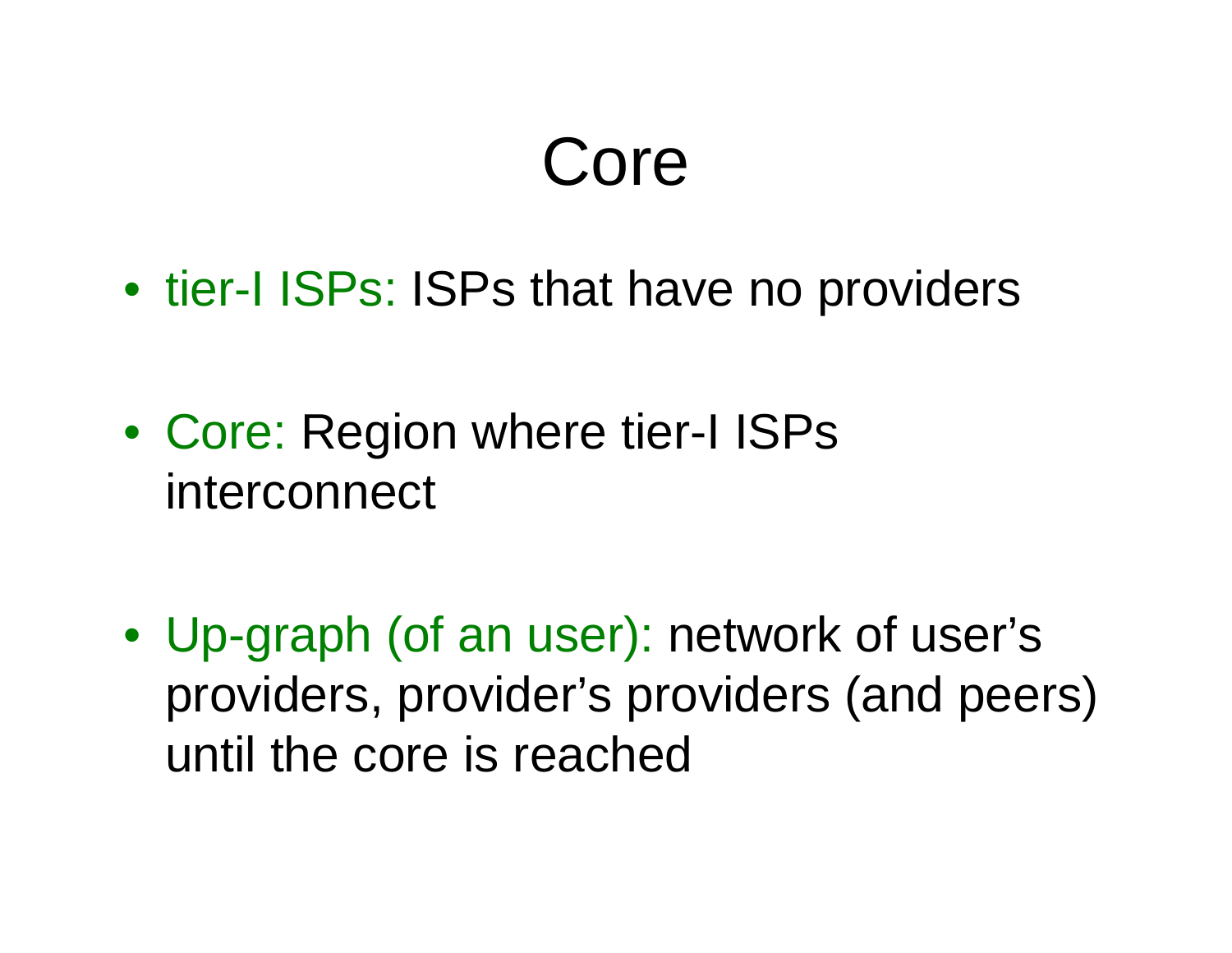### Example: Core

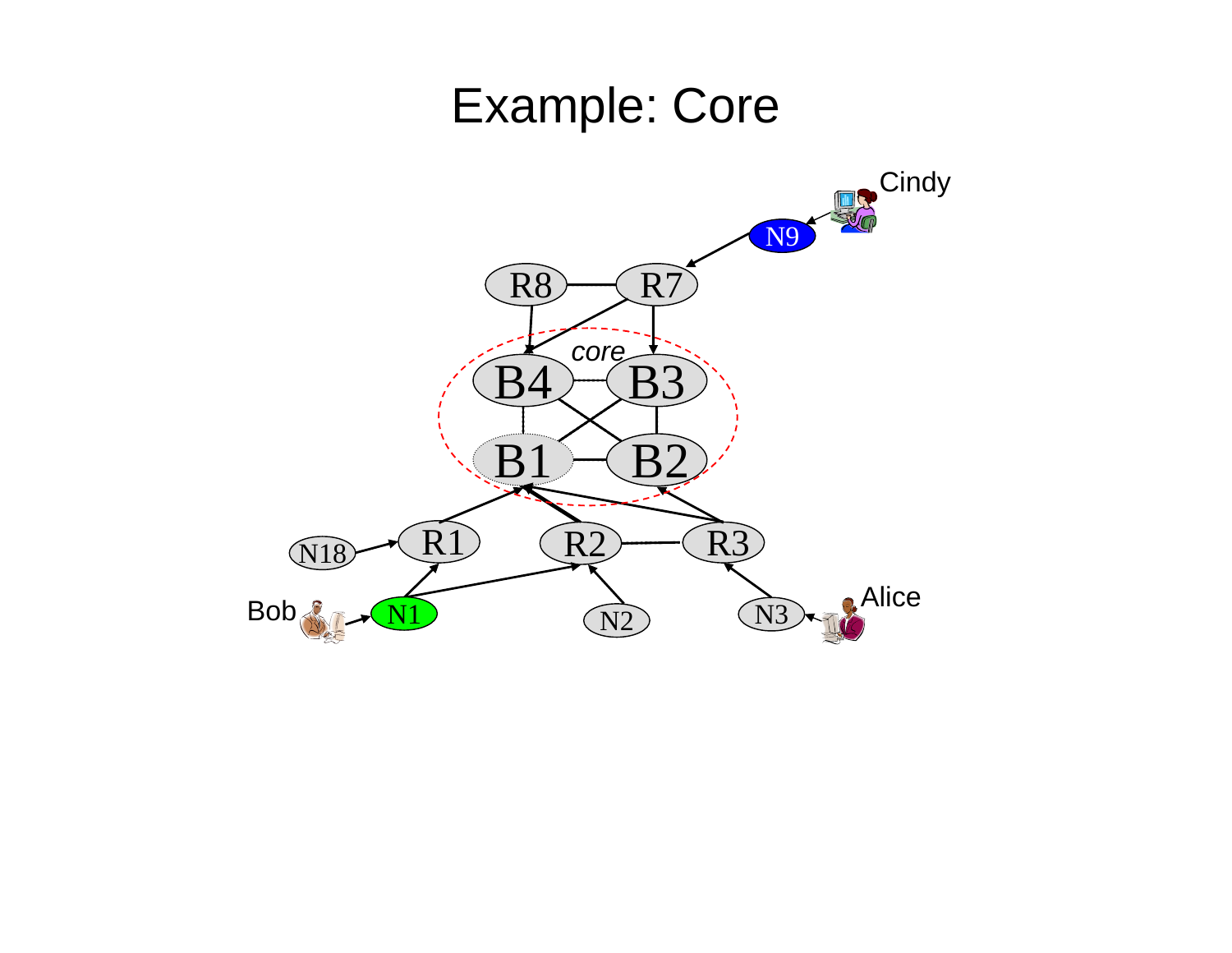# NIRA in a nutshell !

- •Every node gets a path from its up-graph to the core
- $\bullet$ All these paths get stored in a DNS-like database (NRLS)
- $\bullet$  Path Selection:
	- Choose your up-graph as part of the route
	- Query name-to-route look-up service (NRLS) for destination's up-graph
	- Combine the two to get a path to the destination
- $\bullet$  User's route not selected by the user, but by both user and destination!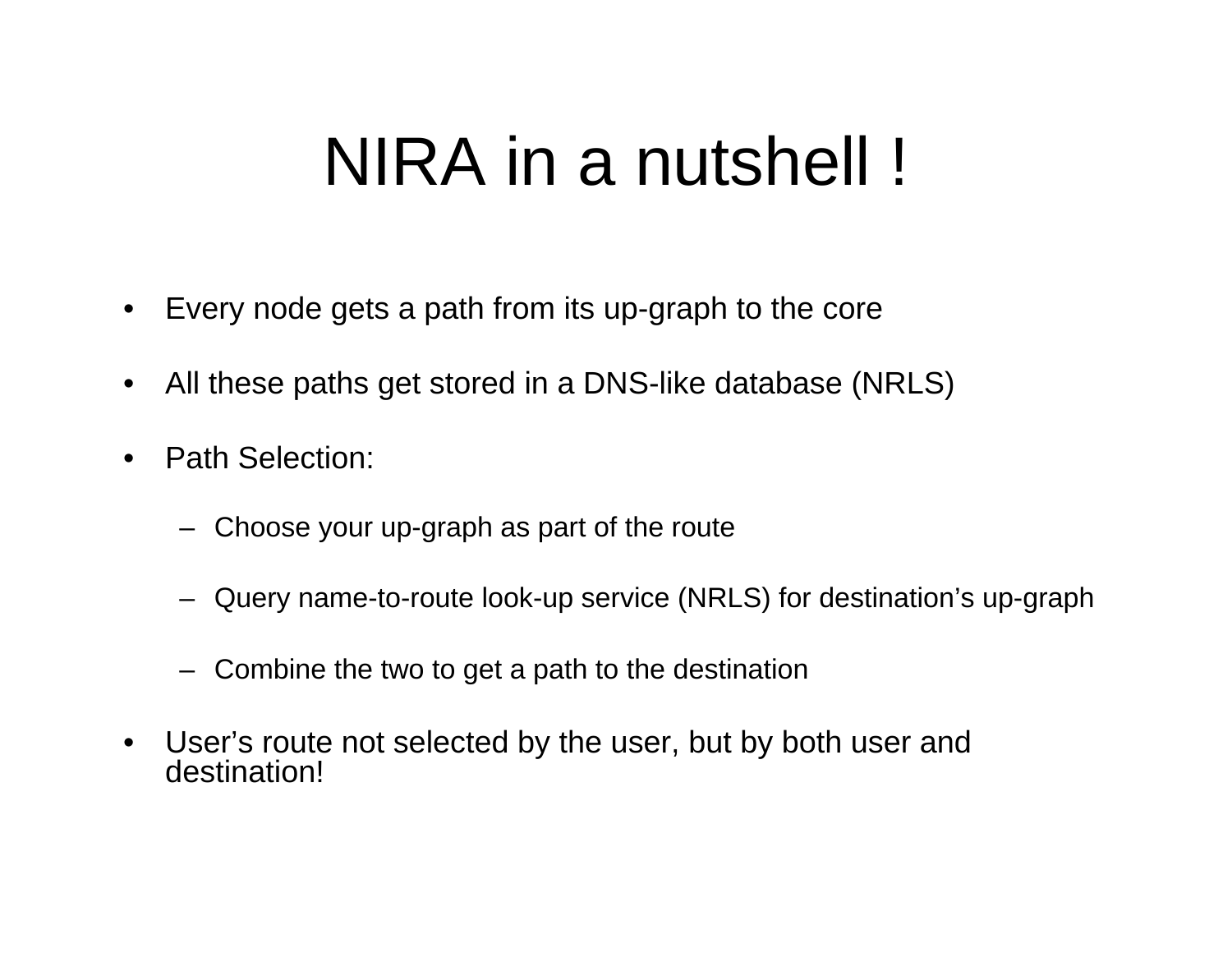### Example: NIRA in a nutshell !

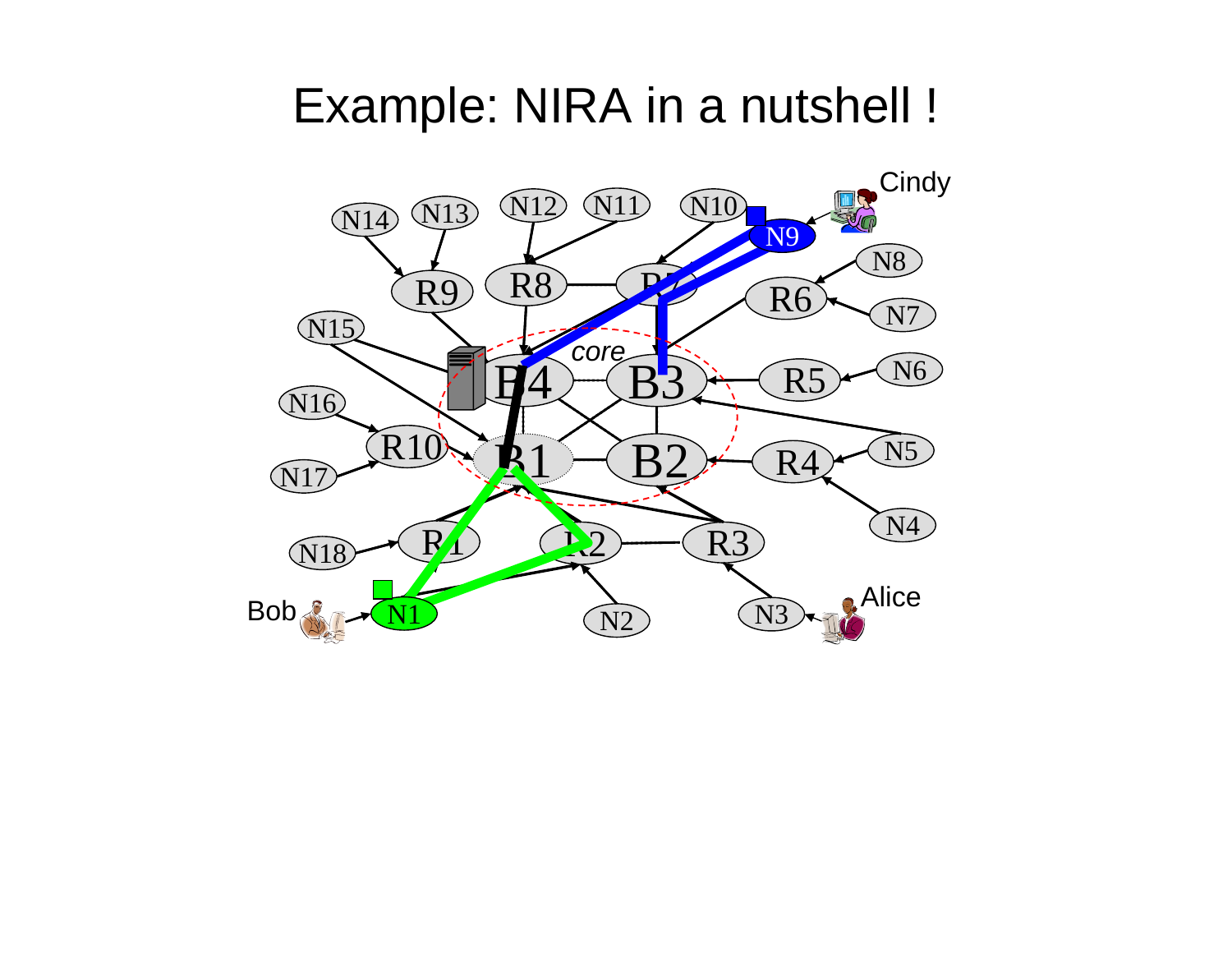## **Some Interesting Details**

Addressing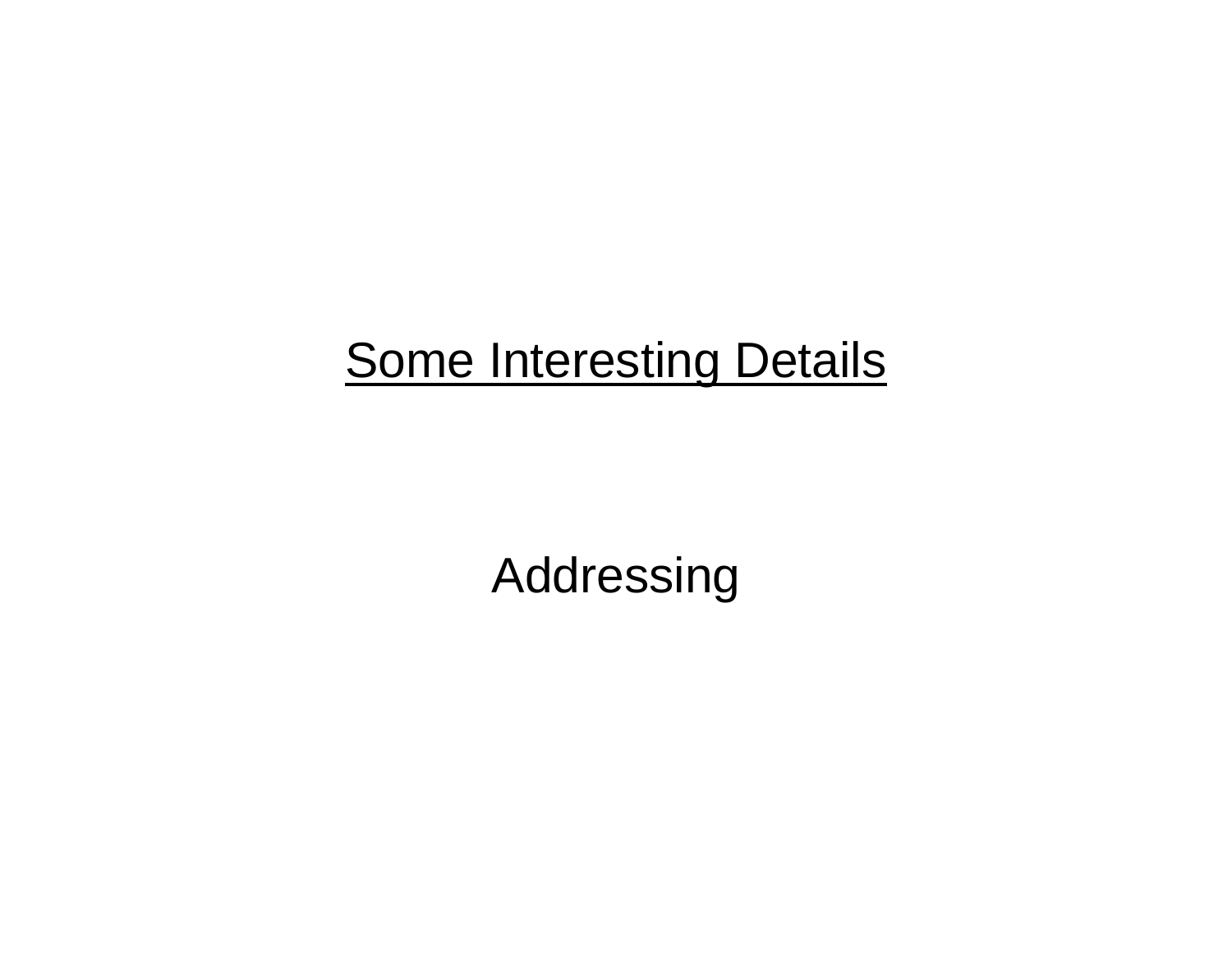# Addressing

- Hierarchical address assignment
- Providers in the Core obtain a globally unique address prefix
- Provider then allocates non-overlapping subdivisions of the address prefix to each of its customers

*Discussion: Practical addressing scheme? One can infer ISP relationships!*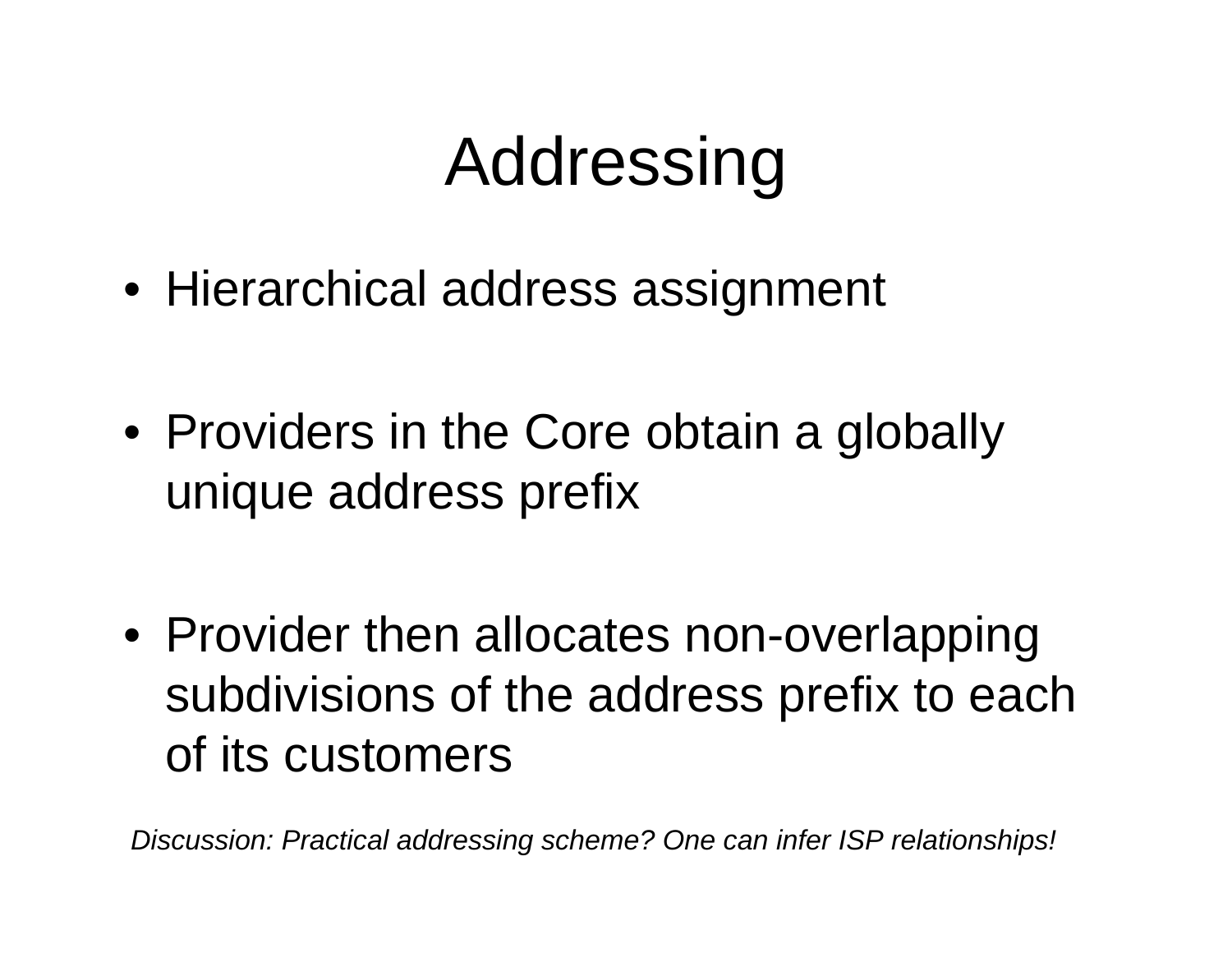#### Example: Addressing



• Note: An address represents a valid route to the core.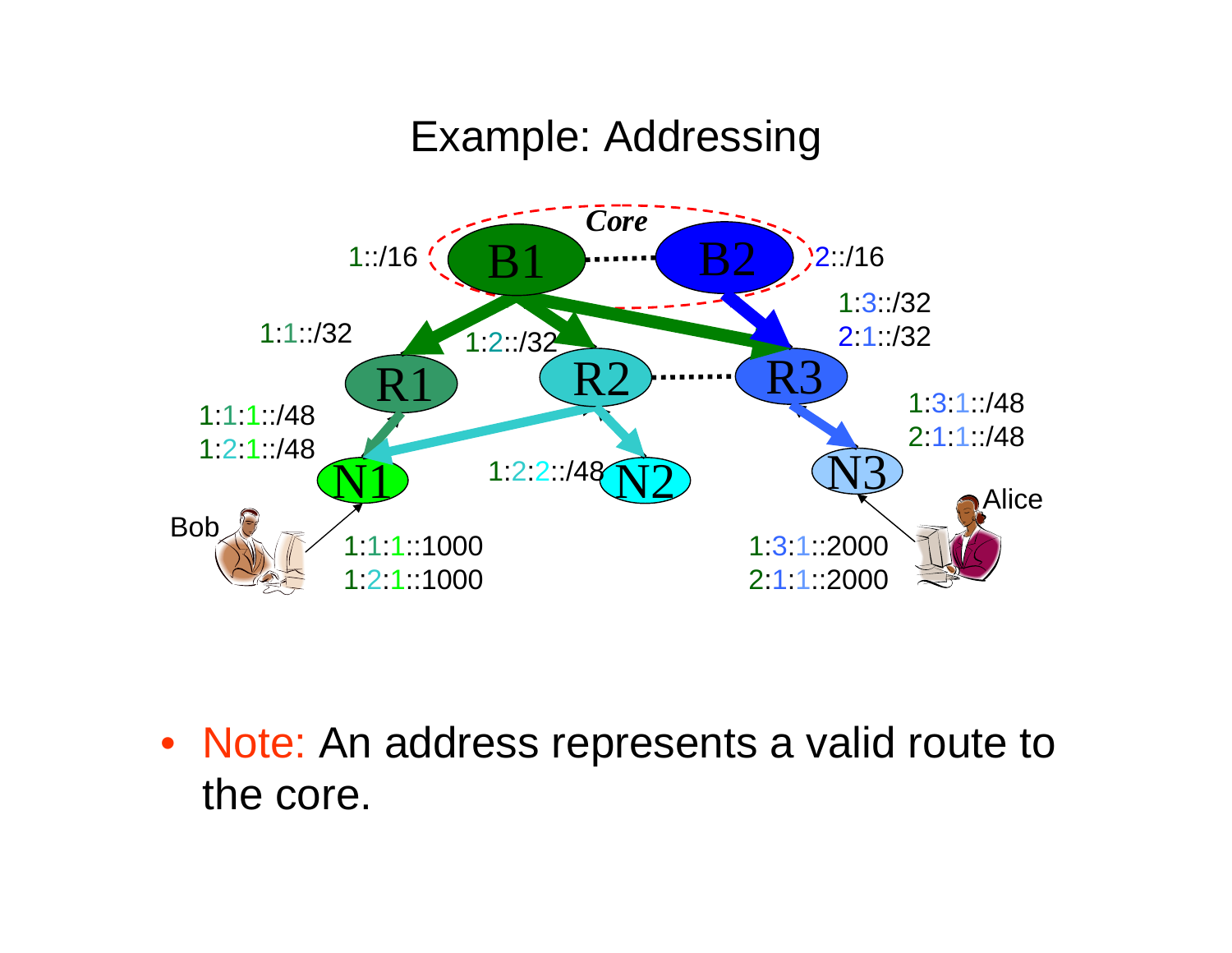## Forwarding Tables



- $\bullet$ Uphill table: providers
- $\bullet$ Downhill table: customers, self
- •Bridge table: all others
- $\bullet$  Scalability: Size of core limited (financial factors), Provider hierarchy is shallow (domains have limited number of providers)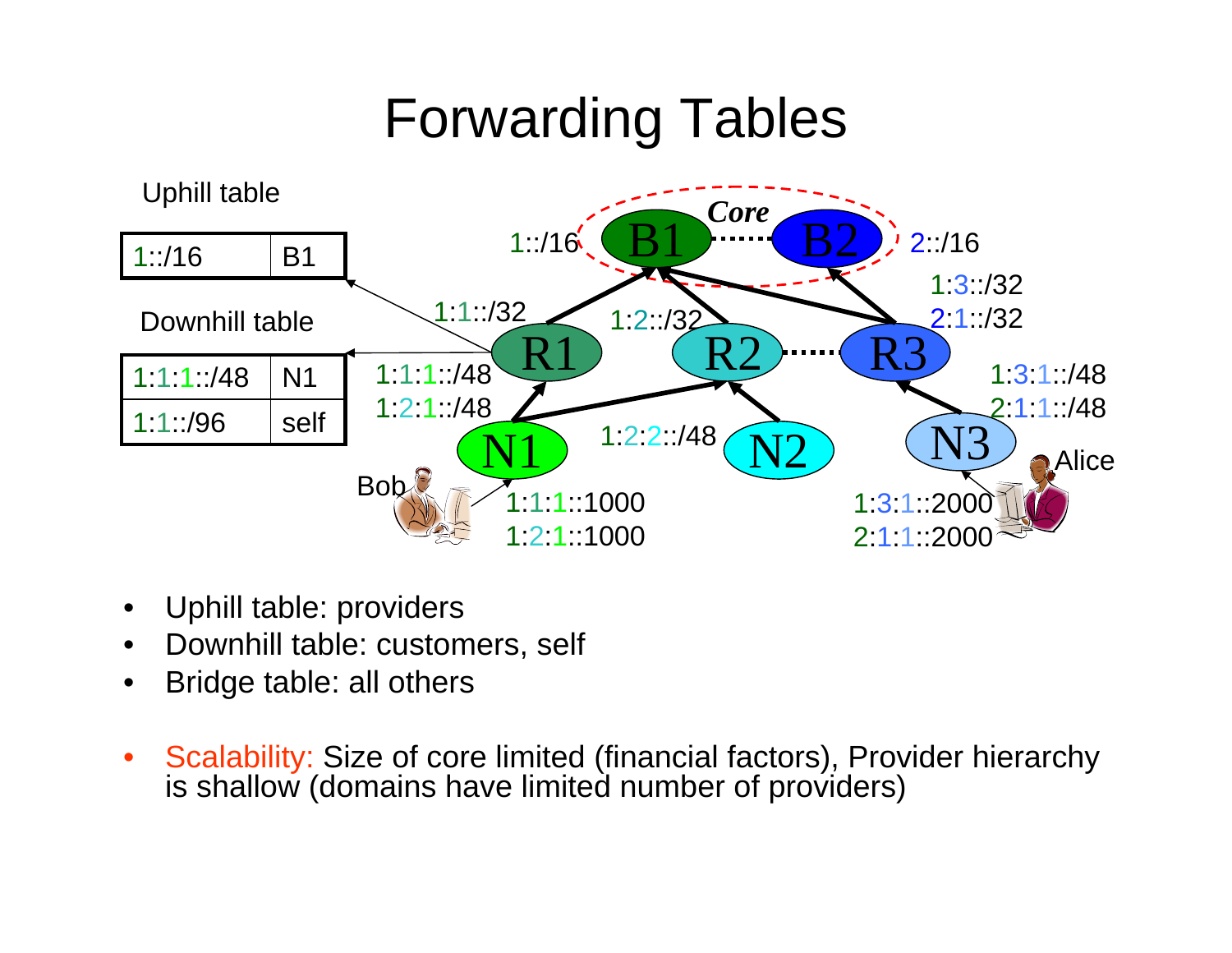## Hierarchical Addresses

- Provider-rooted hierarchical address
	- User can use a source and a destination address to compactly represent a "valley-free" route
	- –Switch routes by switching addresses
	- Both source and destination addresses used for forwarding
		- Limits source address spoofing
			- Router may not find an address with an arbitrary source address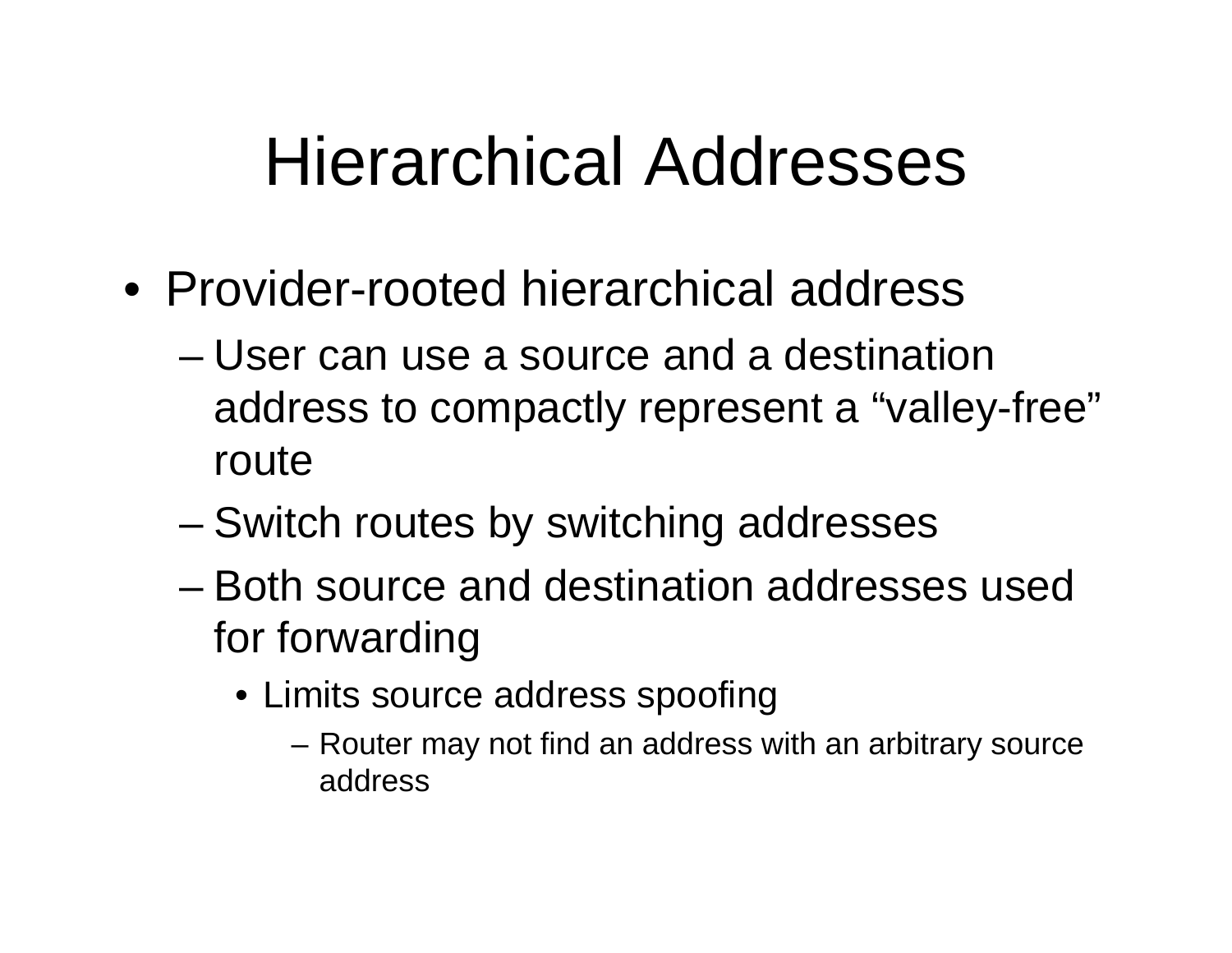### Efficient Route Representation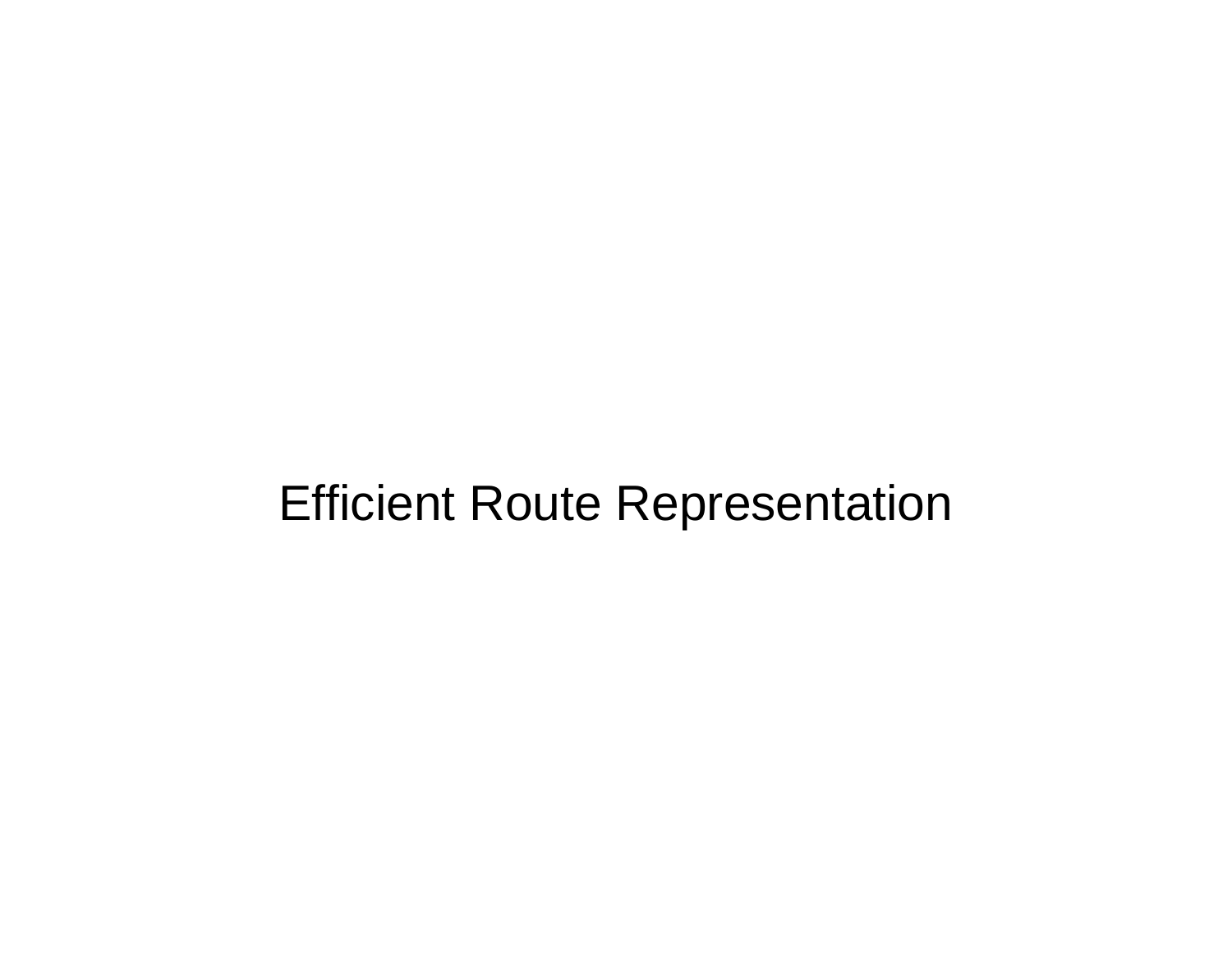### Example: Route Representation

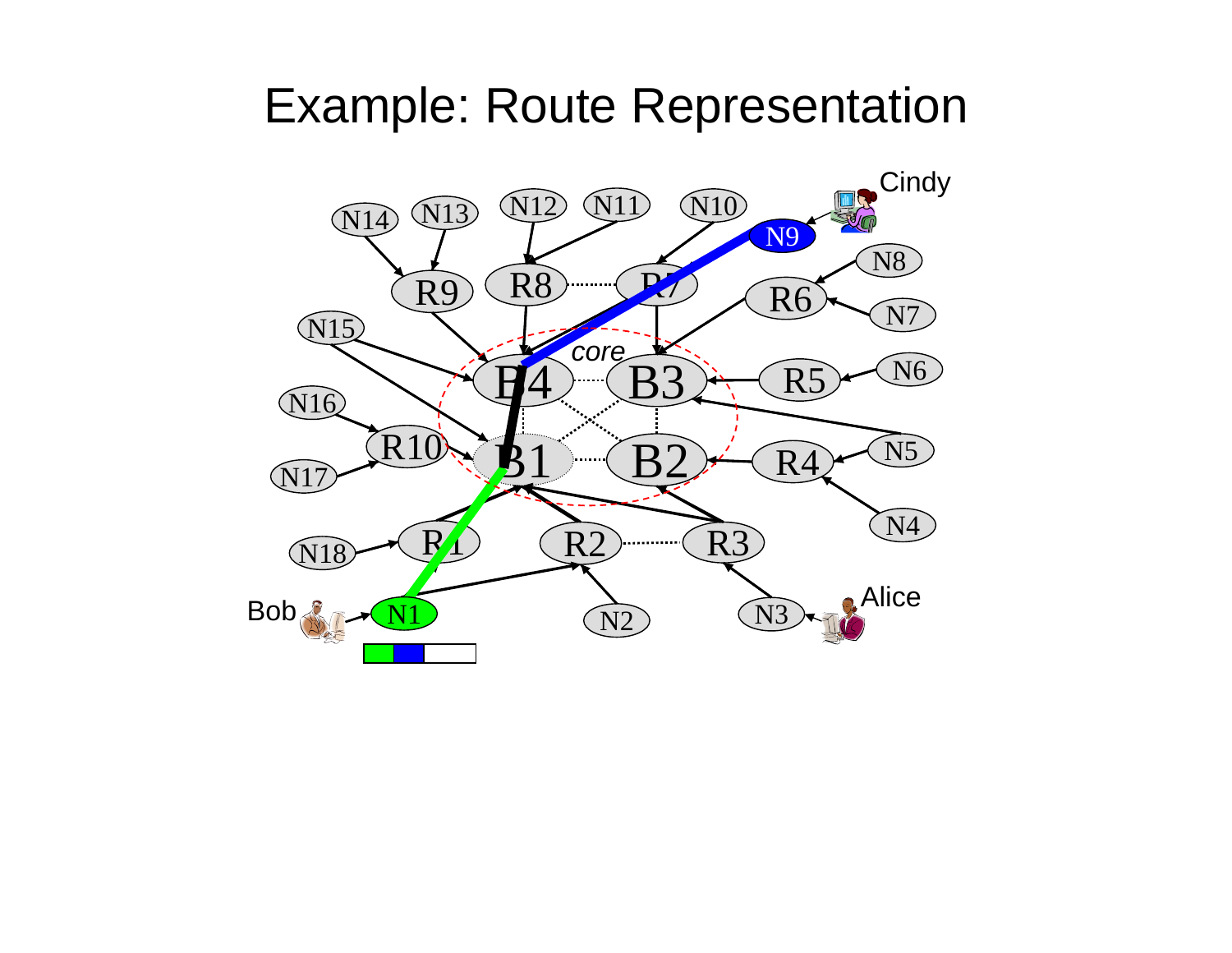## Efficient Route Representation



• A source and a destination address unambiguously represent a route.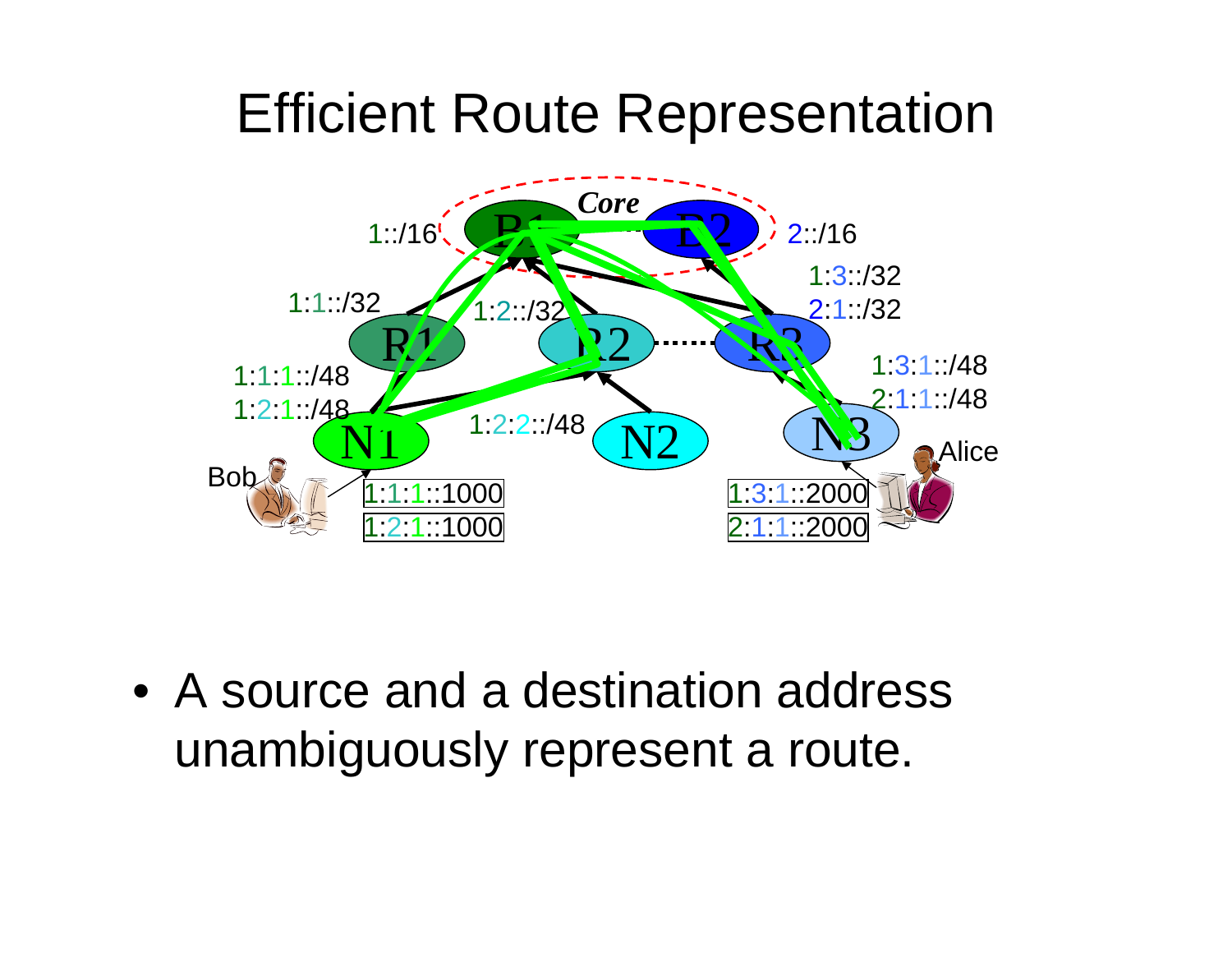## Forwarding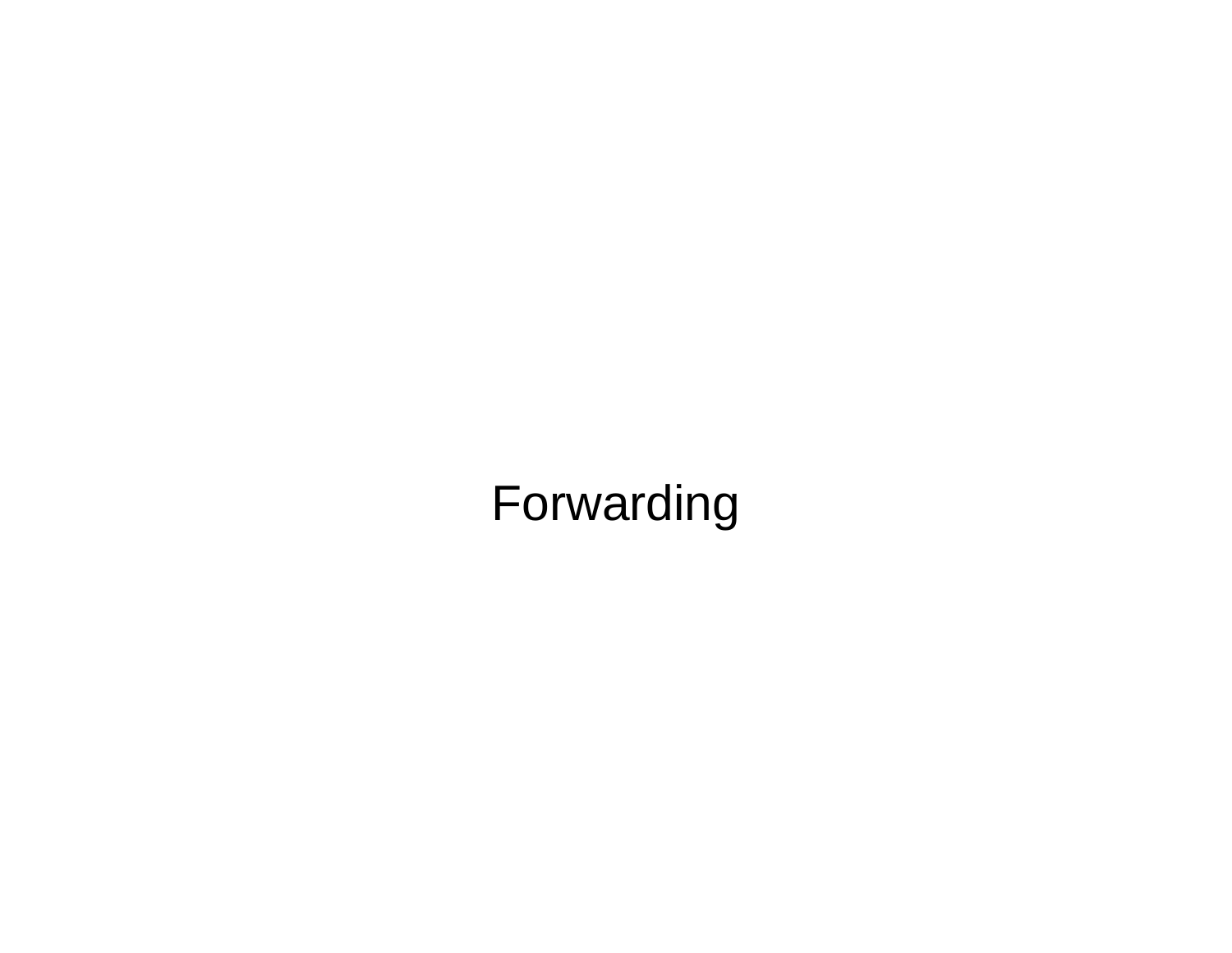## Overview

- Packet first forwarded along the sequence of domains that allocate the source address
- Within the core (from source's provider to destination's provider)
- Finally, along the sequence of domains that allocate the destination address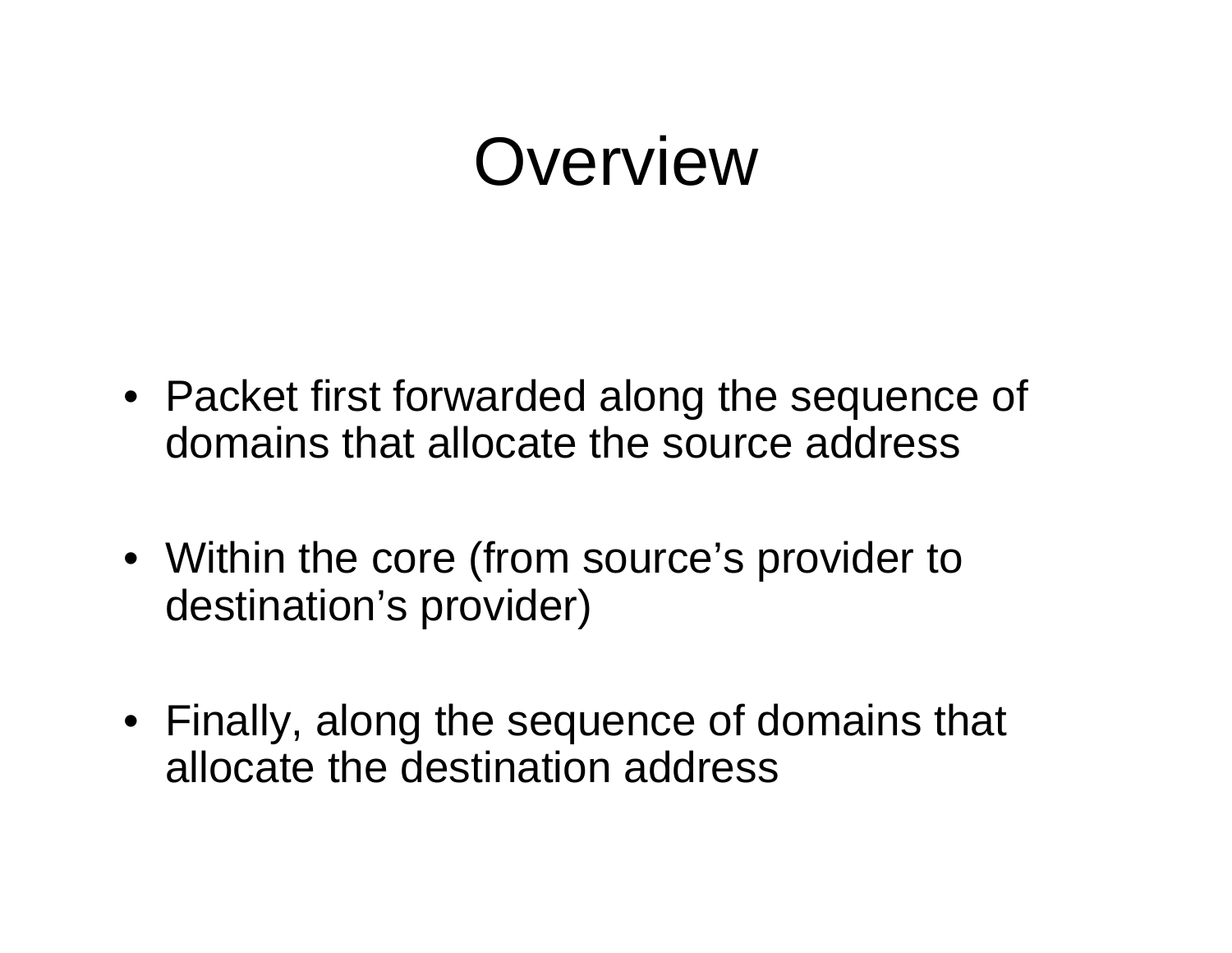

- • Look up destination address in the downhill table. If no match:
- •Look up the source address in the uphill table.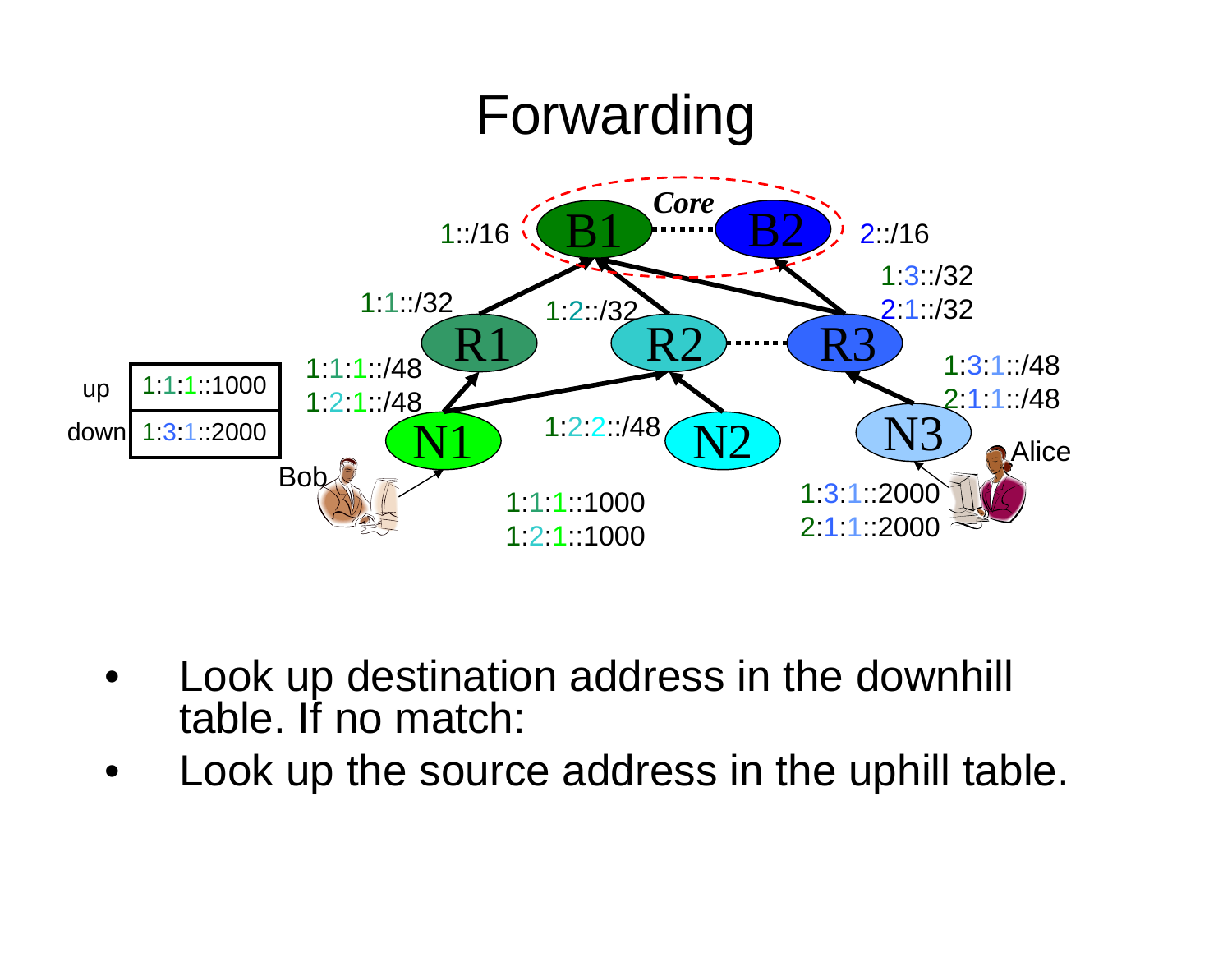## **Discussion**

- Scalability?
	- Consider each ISP having two providers. An user at level 'k' will have  $O(2^k)$  paths.
- User control?
- How to exploit this control?
	- How to measure "goodness" of a domain-level route?
- Security:
	- Does "stronger users" necessarily mean "stronger attacks"?
- Mobility?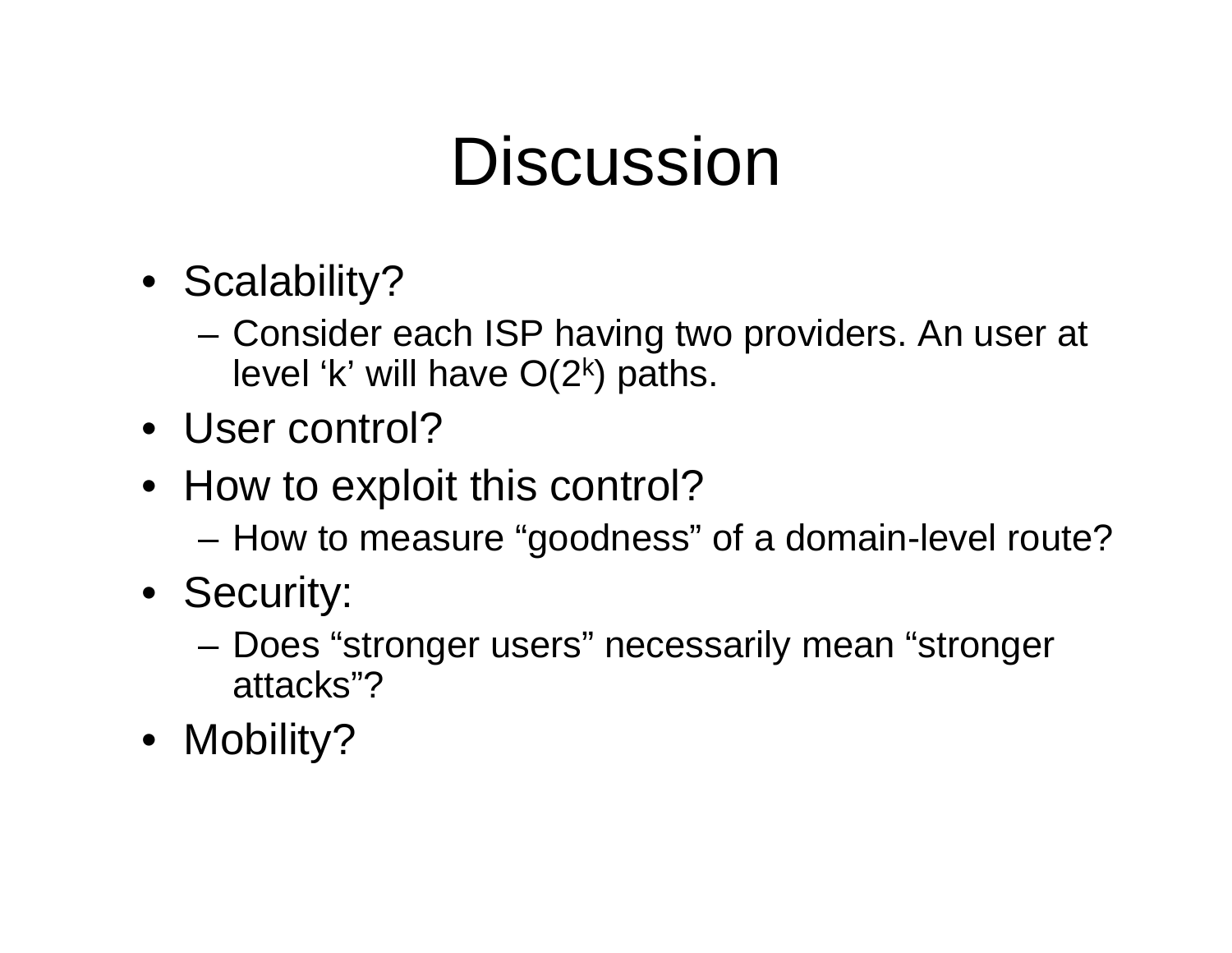Back-up slides (TIPP and Route Failures)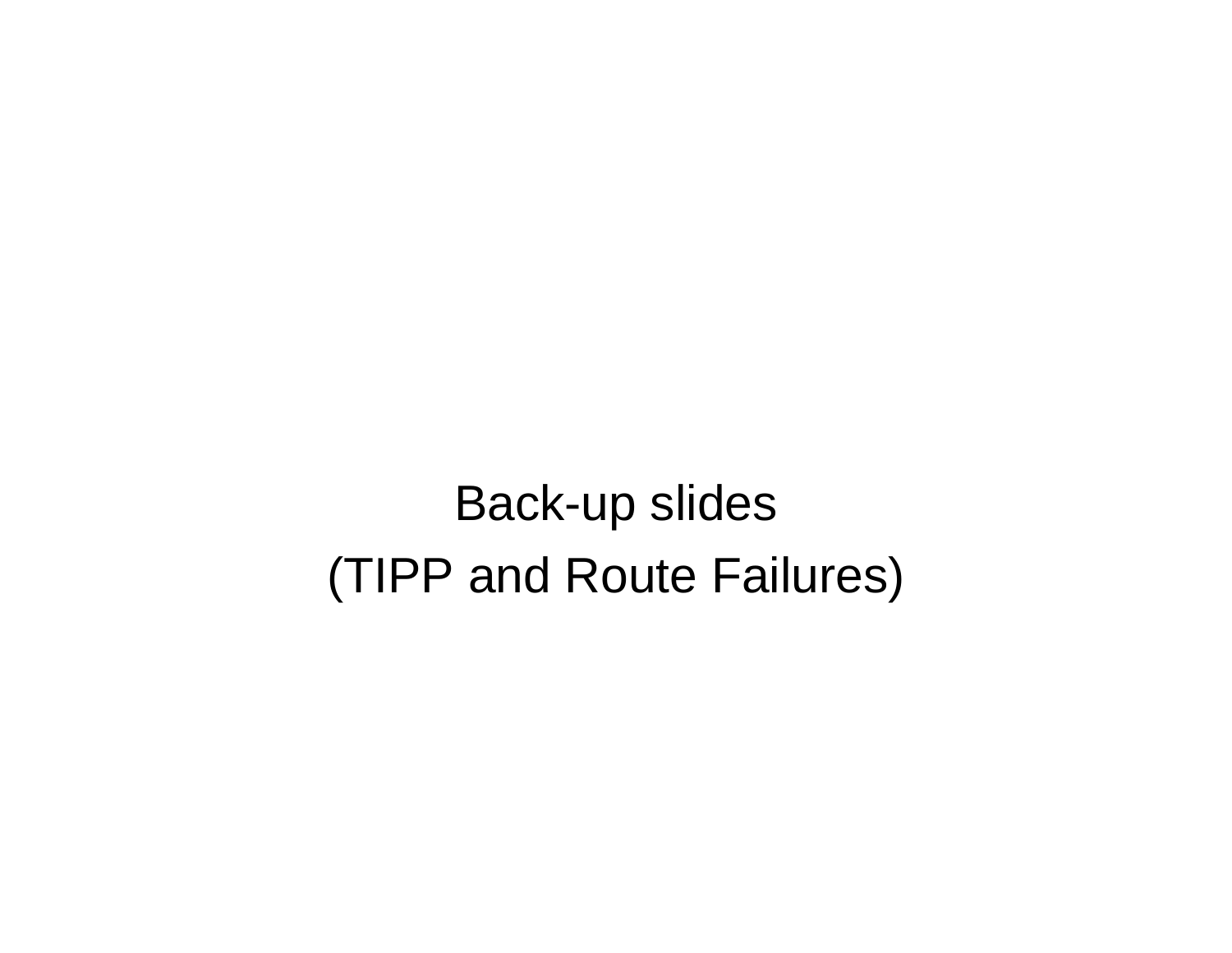# Topology Information Propagation Protocol (TIPP)

- Path-vector component
	- Propagating domain level routes
	- Providers propagate routes to their customers, which in turn propagate routes to their customers
	- No route selection (no policy-enforcement)
- Link-state component
	- –Information about dynamic network changes
	- – Link-state messages could potentially be propagated only down the hierarchy (no message from a customer to provider required)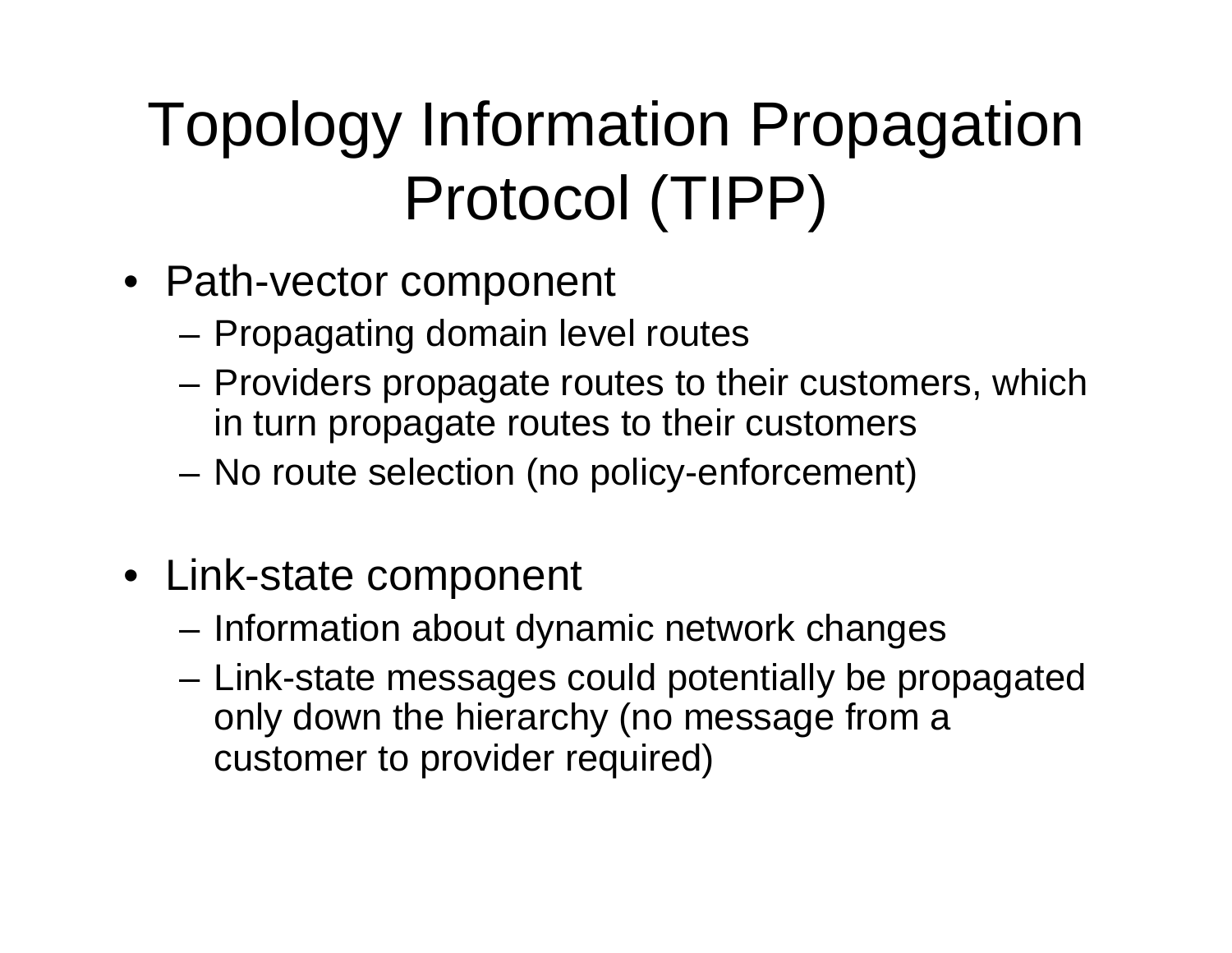## Handling Route Failures